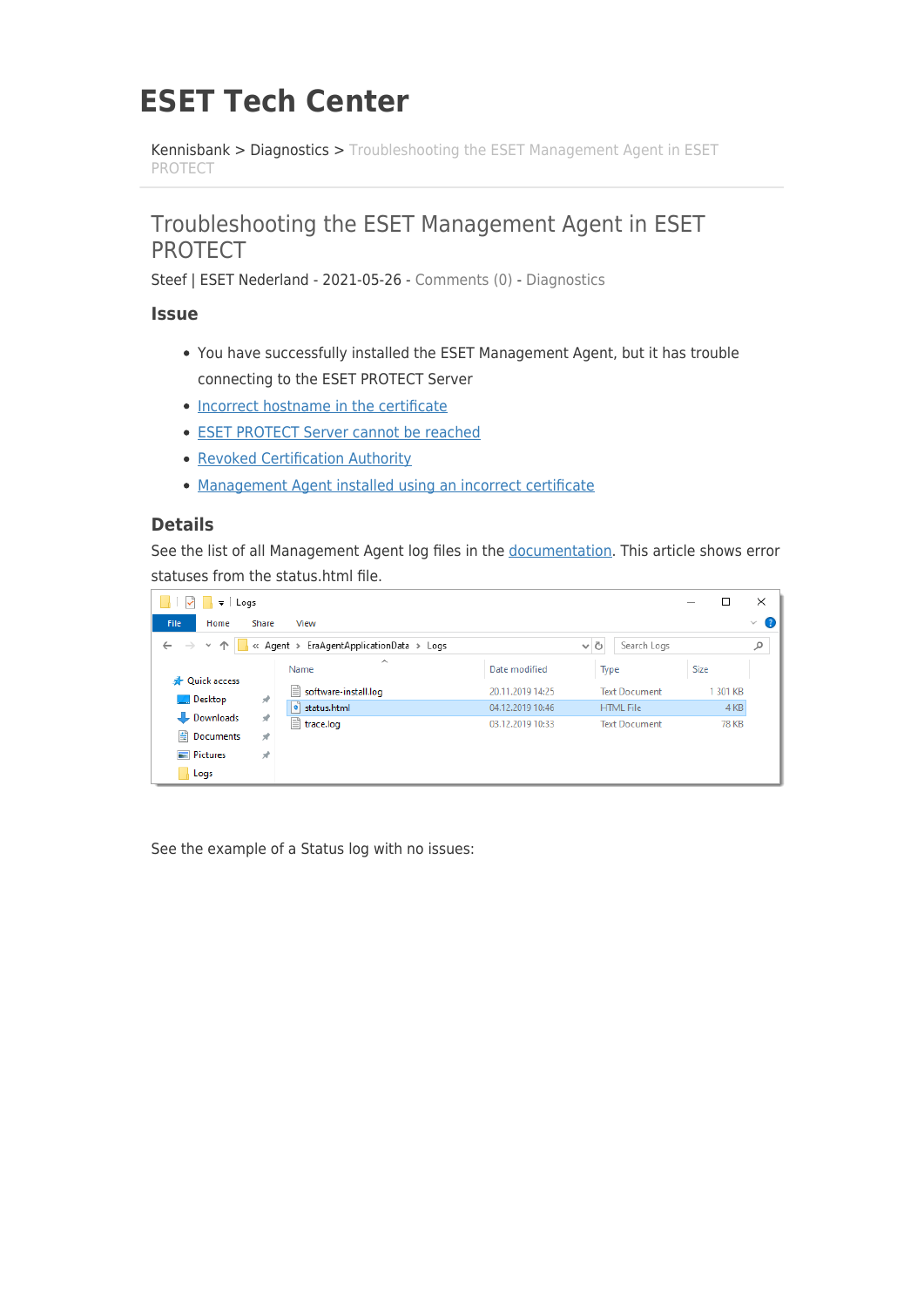| <b>Scope</b>                      | Time     | <b>Text</b>                                                                                                                                                                                                                                                                                                                                                   |
|-----------------------------------|----------|---------------------------------------------------------------------------------------------------------------------------------------------------------------------------------------------------------------------------------------------------------------------------------------------------------------------------------------------------------------|
| Dynamic<br>groups                 | 09:37:35 | Device is member of 3 dynamic groups:                                                                                                                                                                                                                                                                                                                         |
| Last<br>authentication            | 09:39:20 | <b>Enrollment OK</b>                                                                                                                                                                                                                                                                                                                                          |
| Last<br>replication               | 09:38:22 | OK                                                                                                                                                                                                                                                                                                                                                            |
| Last<br>successful<br>replication | 09:38:22 | <b>OK</b><br>• Successful replications: 19942<br>• All replication attempts: 19942<br>• Connection: 10.1<br>:2222<br>• Scenario: REGULAR                                                                                                                                                                                                                      |
| Peer<br>certificate               | 12:23:20 | ОΚ<br>• Agent peer certificate with subject 'CN=Agent at *, C=US' issued by 'CN=Server<br>Certification Authority, C=US' with serial number<br>'014<br>' is and will be valid in 30 days                                                                                                                                                                      |
| <b>Policies</b>                   | 13:57:20 | Applied policies:<br>• Antivirus - Balanced                                                                                                                                                                                                                                                                                                                   |
| Product                           | 13:26:26 | Product install configuration:<br>• Product type: Agent<br>• Product version: 7.1.717.0<br>• Product locale: en_US                                                                                                                                                                                                                                            |
| Replication<br>security           | 13:26:32 | OK<br>• Remote host: 10.1.<br>• Remote product: Server<br>• Remote certificate: Subject='CN=Server at *, C=US', Issuer='CN=Server Certification<br>Authority, C=US', NotBefore=2019-Nov-19 23:00:00, NotAfter:2029-Nov-16 23:00:00,<br>Serial=016a1<br>SHA256=c976e7424cf7ab7a3a29bde3012a903a642<br>SubjectKeyIdentifier=789f5<br>AuthorityKeyIdentifier=1b3 |

#### Solution

Incorrect hostname in the certificate

If the hostname in your peer certificate is different from the hostname of the ESET PROTECT Server from the address where the Management Agent is connecting to, you get the following error: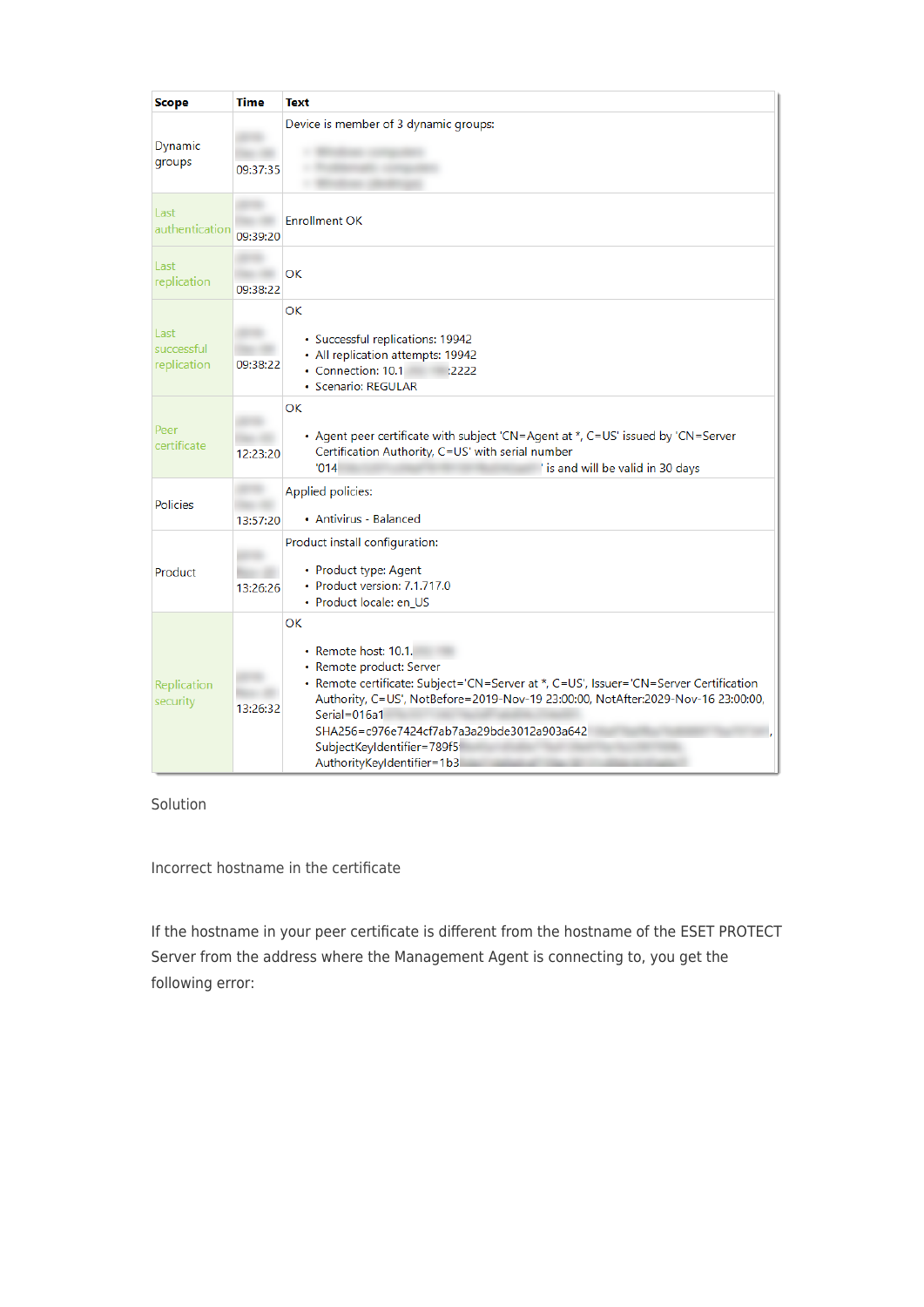| <b>Scope</b>           | Time     | <b>Text</b>                                                                                                                                                                                                                                                                                                                                                                                                                                                                                                         |
|------------------------|----------|---------------------------------------------------------------------------------------------------------------------------------------------------------------------------------------------------------------------------------------------------------------------------------------------------------------------------------------------------------------------------------------------------------------------------------------------------------------------------------------------------------------------|
| Dynamic<br>groups      | 10:44:36 | Device is not member of any dynamic group                                                                                                                                                                                                                                                                                                                                                                                                                                                                           |
| Last<br>authentication | 10:46:15 | <b>Enrollment OK</b>                                                                                                                                                                                                                                                                                                                                                                                                                                                                                                |
|                        |          | ERROR: InitializeConnection: Initiating replication connection to 'host: "10.1.<br>" port:<br>2222' failed with: Request:<br>Era.Common.Services.Replication.CheckReplicationConsistencyRequest on connection: host:<br>" port: 2222 with proxy set as: Proxy: Connection: : 3128, Credentials: Name: ,<br>"10.1"<br>Password: ******, Enabled:0, EnabledFallback:1, failed with error code: 14, error message:<br><b>Endpoint read failed, and error details:</b>                                                  |
| Last<br>replication    | 10:46:22 | • Replication details: [Task: CReplicationConsistencyTask, Scenario: Automatic replication<br>(REGULAR), Connection: 10.1.<br>:2222, Connection established: false, Replication<br>inconsistency detected: false, Server busy state detected: false, Realm change<br>detected: false, Realm uuid: fa6e6acb<br>, Sent logs: 0,<br>Cached static objects: 0, Cached static object groups: 0, Static objects to save: 0, Static<br>objects to delete: 0, Modified static objects: 0]<br>• All replication attempts: 14 |

1. [Create a new peer certificate](https://help.eset.com/protect_admin/latest/en-US/?certificates_certificate_era.html) with an asterisk (\*) in the **Host** field.

| Create Certificate<br>Peer Certificates > Create Certificate |                              |
|--------------------------------------------------------------|------------------------------|
| <b>O</b> Basic                                               | <b>Description</b>           |
| A Sign                                                       | Another certificate          |
| Summary                                                      | <b>Tags</b>                  |
|                                                              | Select tags                  |
|                                                              | Product 2                    |
|                                                              | Agent<br>$\checkmark$        |
|                                                              | Host <b>O</b><br>$\dot{\pi}$ |
|                                                              | <b>O</b> Passphrase 2        |
|                                                              |                              |
|                                                              | <b>Confirm passphrase</b>    |
|                                                              |                              |
|                                                              | Show passphrase              |

2. [Export](https://help.eset.com/protect_admin/latest/en-US/?export_certificate.html) the new certificate, then run the repair installation of the Agent (locally) and use the new certificate during installation.

ESET PROTECT Server cannot be reached

The ESET Management Agent is not able to connect to the ESET PROTECT Server, but it was connected before.

1. Verify the following: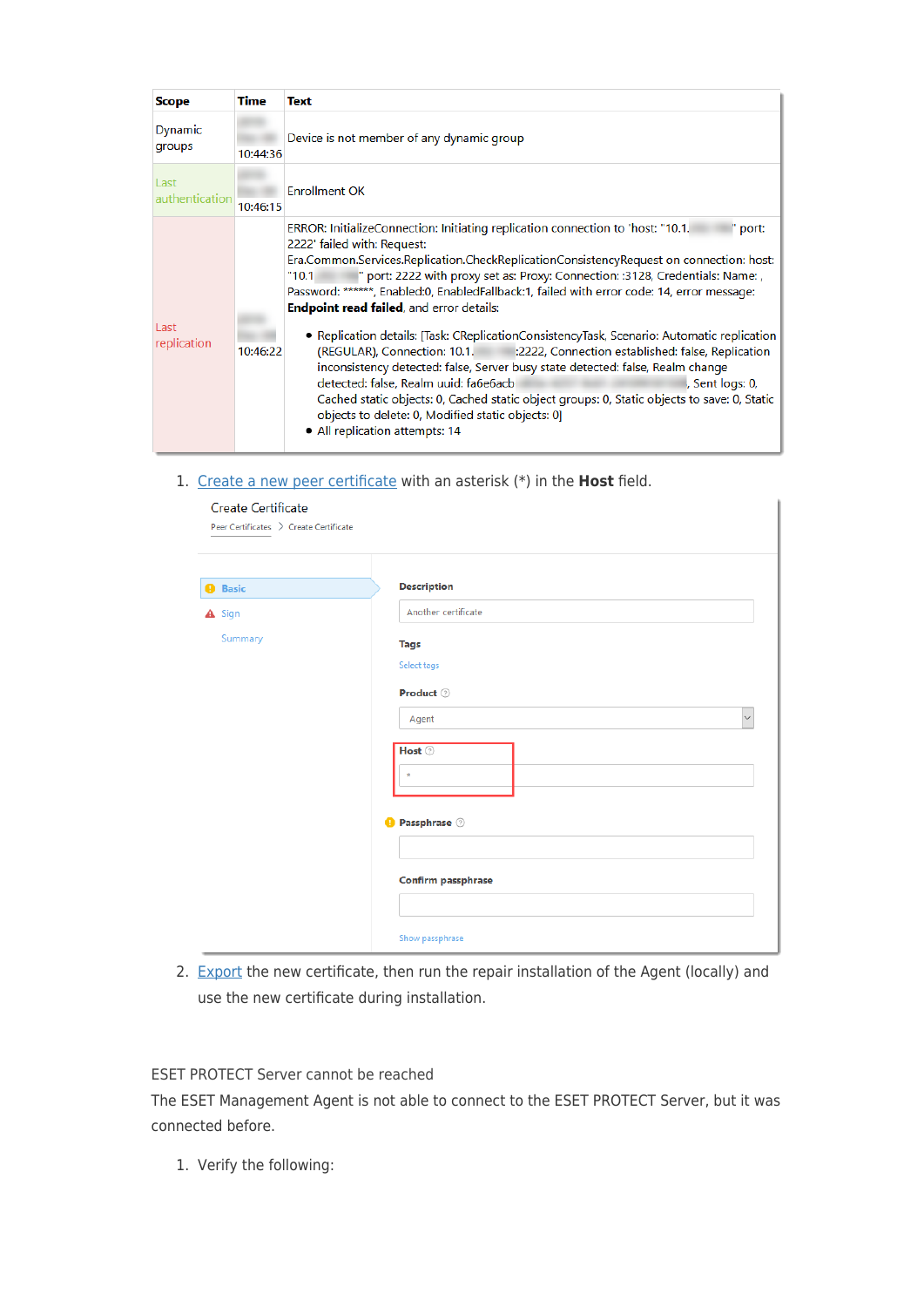- o The ESET PROTECT Server is up and running.
- o The ESET PROTECT Server is reachable.
- o The network is working correctly.

| <b>Scope</b>           | Time                             | <b>Text</b>                                                                                                                                                                                                                                                                                                                                                                                                                                                                                                                                                                                                                                                                                                                                                                                                                                                                                                                                                                                      |  |
|------------------------|----------------------------------|--------------------------------------------------------------------------------------------------------------------------------------------------------------------------------------------------------------------------------------------------------------------------------------------------------------------------------------------------------------------------------------------------------------------------------------------------------------------------------------------------------------------------------------------------------------------------------------------------------------------------------------------------------------------------------------------------------------------------------------------------------------------------------------------------------------------------------------------------------------------------------------------------------------------------------------------------------------------------------------------------|--|
| Dynamic<br>groups      | $2019 -$<br>$Dec-04$<br>10:08:23 | Device is member of 3 dynamic groups:<br>• Windows computers<br>• Problematic computers<br>• Windows (desktops)                                                                                                                                                                                                                                                                                                                                                                                                                                                                                                                                                                                                                                                                                                                                                                                                                                                                                  |  |
| Last<br>authentication | 2019-<br>$Dec-04$<br>10:11:13    | <b>Enrollment OK</b>                                                                                                                                                                                                                                                                                                                                                                                                                                                                                                                                                                                                                                                                                                                                                                                                                                                                                                                                                                             |  |
| Last<br>replication    | 2019-<br>$Dec-04$<br>10:11:20    | ERROR: InitializeConnection: Initiating replication connection to 'host: "10.1.<br>" port:<br>2222' failed with: Request:<br>Era.Common.Services.Replication.CheckReplicationConsistencyRequest on connection: host:<br>" port: 2222 with proxy set as: Proxy: Connection: :3128, Credentials: Name: ,<br>"10.1.<br>Password: ******, Enabled:0, EnabledFallback:1, failed with error code: 14, error message:<br><b>Connect Failed</b> , and error details:<br>• Replication details: [Task: CReplicationConsistencyTask, Scenario: Automatic replication<br>(REGULAR), Connection: 10.1.<br>:2222, Connection established: false, Replication<br>inconsistency detected: false, Server busy state detected: false, Realm change<br>detected: false, Realm uuid:<br>-9c61-2410f4181508, Sent logs: 0,<br>Cached static objects: 43, Cached static object groups: 6, Static objects to save: 0,<br>Static objects to delete: 0, Modified static objects: 0]<br>• All replication attempts: 20043 |  |

Revoked Certification Authority

The Certification Authority or the Peer certificate was revoked (deleted). Communication with the ESET PROTECT Server cannot be verified.

1. Re-install the ESET Management Agent using a working certificate.

| Peer<br>certificate |          | Error                                                                             |  |  |  |  |
|---------------------|----------|-----------------------------------------------------------------------------------|--|--|--|--|
|                     |          | • Agent peer certificate with subject 'CN=Agent certificate for host *' issued by |  |  |  |  |
|                     |          | 'CN=ca2' with serial number '01<br>' is invalid                                   |  |  |  |  |
|                     |          | now (NodVerifyTrustResult: 42, NVT NotTrusted, X509ChainStatus: 0x10000,          |  |  |  |  |
|                     | 10:57:40 | X509CSF PartialChain)                                                             |  |  |  |  |
|                     |          | • Peer certificate may be valid but can not be verified on this machine           |  |  |  |  |
|                     |          | • Check time validity and presence of issuing certification authority             |  |  |  |  |
|                     |          |                                                                                   |  |  |  |  |

The Management Agent was installed using an incorrect certificate

You have installed the ESET Management Agent using an incorrect certificate. The Agent was unable to connect to the ESET PROTECT Server.

1. Re-install the ESET Management Agent using a working certificate and correct host address.